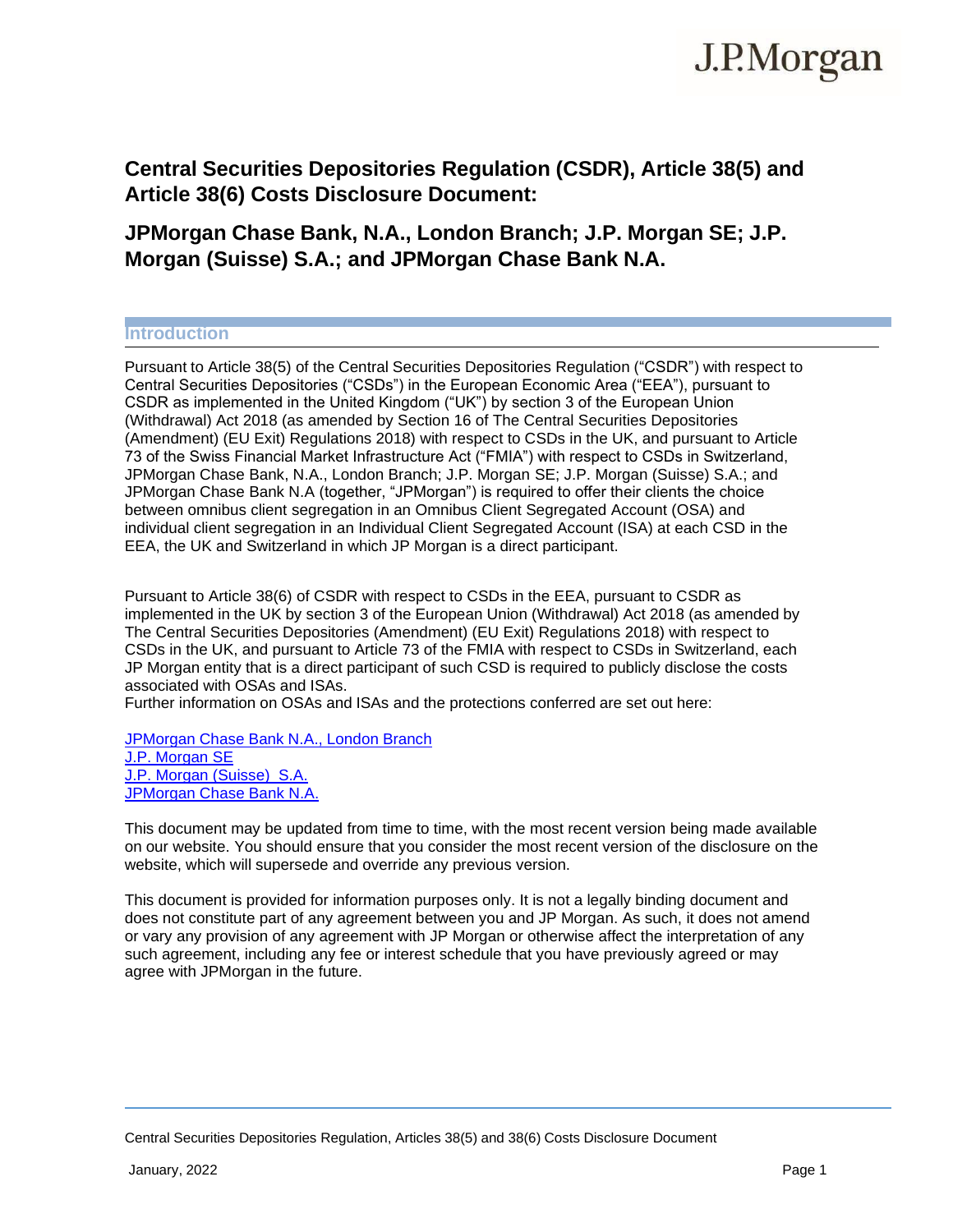

# **Background**

In our own books and records, we record each client's individual entitlement to securities that we hold for that client in a separate client account. We also open accounts with CSDs in which we hold clients' securities in our own name (or in the name of our nominee or a nominee of one of our affiliates). We currently make two types of accounts with CSDs available to clients: Individual Client Segregated Accounts (**ISAs**) and Omnibus Client Segregated Accounts (**OSAs**).

An ISA is used to hold the securities of a single client and therefore the client's securities are held separately from the securities of other clients and our own proprietary securities.

An OSA is used to hold the securities of a number of clients on a collective basis. However, we do not hold our own proprietary securities in OSAs.

# **Cost Information**

This section provides indicative information with respect to JPMorgan's anticipated charging structure for setting up and maintaining an OSA and ISA at a CSD.

Aggregate costs would be determined by several different factors, including whether the account is an OSA or ISA, the number of relevant accounts required and related set-up and maintenance costs.

As a general matter, should you elect an ISA structure, costs are likely to be higher than if you elect an OSA structure. This is due to the increased operational and maintenance costs associated with that structure, along with the fact that multiple such accounts would be required than would be required under an OSA structure.

**This Cost Disclosure is intended to provide an indication of the relative costs of maintaining an OSA and ISA structure respectively. This disclosure does not purport to contain all the information you would need to decide which type of account you should choose in a relevant CSD. It is your responsibility to review and conduct your own due diligence and review all applicable legal documentation, laws, regulations and rules provided to you by us or a third party.**

Detailed discussion of costs should be raised with your usual JPMorgan contact.

# **Cost For OSAs and ISAs**

#### **Set up and maintenance fees**

OSAs form part of the existing account structure which we currently offer at CSDs and therefore we would not expect our account opening and ongoing maintenance fees to differ significantly from existing levels.

Where JP Morgan provides a client with an ISA, JPM may apply the following charges:

- A set-up fee to each client account at each CSD.
- An annual charge to open a new individual account or convert an existing account to the individual account structure.
- A fixed monthly account maintenance fee charged per account.

Any account maintenance charge applied by the CSD may be passed through and charged to the client for both OSAs and ISAs.

Central Securities Depositories Regulation, Articles 38(5) and 38(6) Costs Disclosure Document